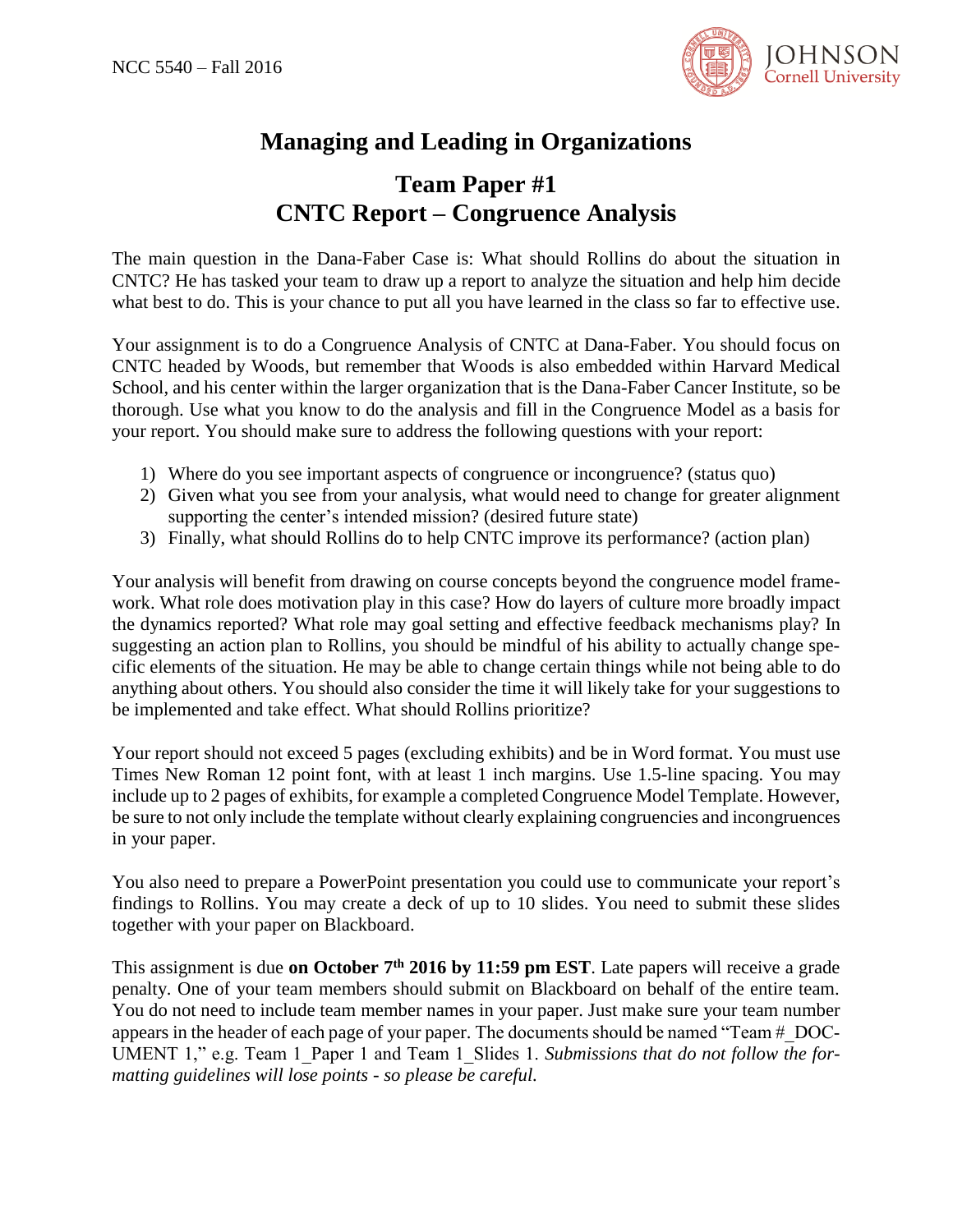## **Team Paper # 1: Grading Rubric** NCC 5540 – Fall 2016

Feedback to Team#: \_\_\_\_\_\_\_\_\_

| <b>Criterion</b>               | <b>Elements</b> To what extent                                                                                                          | <b>Insufficiently</b><br><b>Mostly</b><br><b>Completely</b> | <b>Comments</b> |
|--------------------------------|-----------------------------------------------------------------------------------------------------------------------------------------|-------------------------------------------------------------|-----------------|
| <b>Report</b>                  |                                                                                                                                         |                                                             |                 |
| Application of course concepts | do you correctly apply the con-<br>gruence model?                                                                                       | 2.0<br>$\mathbf{0}$<br>1.5<br>1.0<br>0.5                    |                 |
|                                | do you correctly and comprehen-<br>sively identify the relevant ele-<br>ments of the congruence model<br>components in this case study? | 2.0<br>1.5<br>1.0<br>0.5<br>$\overline{0}$                  |                 |
|                                | do you correctly apply additional<br>course concepts from relevant<br>classes (motivation, etc.)?                                       | 3.0<br>2.5<br>2.0<br>1.5<br>1.0<br>0.5<br>$\Omega$          |                 |
|                                | Total points attained:                                                                                                                  | of 7                                                        |                 |
| Use of data                    | do you effectively use infor-<br>mation included in the case de-<br>scription to support your argu-<br>ments?                           | 2.5<br>2.0<br>$1.5$ $1.0$ $0.5$ 0                           |                 |
|                                | do you make effective use of ex-<br>hibit(s) to support your argu-<br>ments?                                                            | 1.5<br>1.0<br>0.5<br>$\overline{0}$                         |                 |
|                                | Total points attained:                                                                                                                  | of 4                                                        |                 |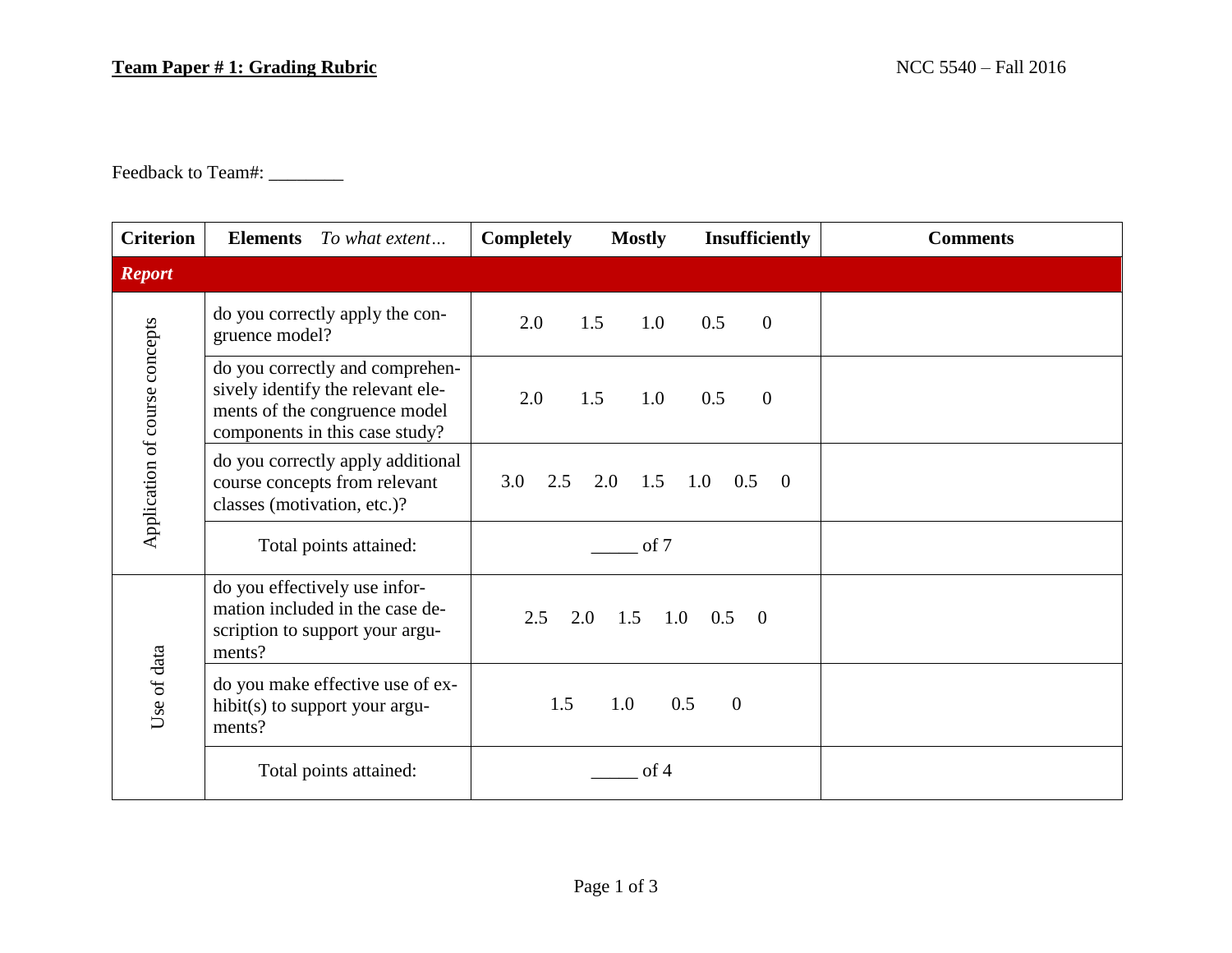## **Team Paper # 1: Grading Rubric** NCC 5540 – Fall 2016

| <b>Criterion</b>    | <b>Elements</b> To what extent                                                         | <b>Completely</b> | <b>Mostly</b> | <b>Insufficiently</b> |                | <b>Comments</b> |
|---------------------|----------------------------------------------------------------------------------------|-------------------|---------------|-----------------------|----------------|-----------------|
| Quality of analysis | do you correctly identify im-<br>portant points of congruence and<br>incongruence?     | 2.0               | 1.5<br>1.0    | 0.5                   | $\overline{0}$ |                 |
|                     | do you identify the root cause(s)<br>of the problem(s) at hand?                        | 1.0               | 0.5           | $\boldsymbol{0}$      |                |                 |
|                     | does your argument flow logi-<br>cally? Is it consistent with theory<br>and evidence?  | 2.0               | 1.5<br>1.0    | 0.5                   | $\mathbf{0}$   |                 |
|                     | is your analysis balanced and<br>considers possible alternative ex-<br>planations?     | 2.0               | 1.5<br>1.0    | 0.5                   | $\mathbf{0}$   |                 |
|                     | Total points attained:                                                                 | of 7              |               |                       |                |                 |
| Organization        | is your report well-structured<br>and easy to follow?                                  | 1.5               | 0.5<br>1.0    | $\overline{0}$        |                |                 |
|                     | is the language used correct and<br>appropriate for a senior manage-<br>ment audience? | 1.5               | 0.5<br>1.0    | $\overline{0}$        |                |                 |
|                     | is your report correctly format-<br>ted?                                               | 1.0               | 0.5           | $\mathbf{0}$          |                |                 |
|                     | Total points attained:                                                                 |                   | of 4          |                       |                |                 |